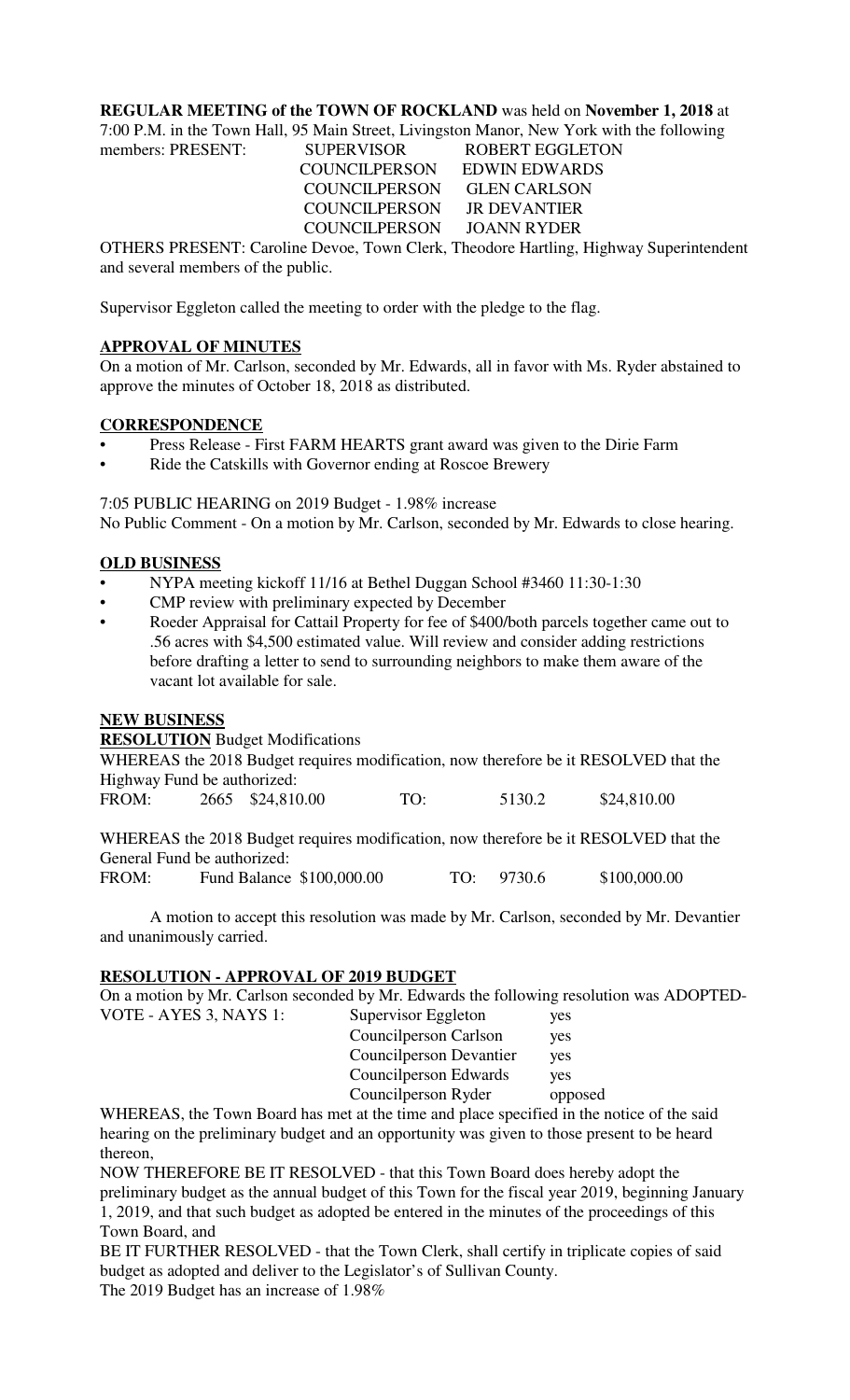# **RESOLUTION**

• County Holiday Schedule was presented with a change to work on Lincoln's Birthday in February and take a full day off the day after Thanksgiving and a full day off Christmas Eve, all other holidays follow same as County list. A motion was made by Mr. Devantier seconded by Mr. Edwards with all in favor of change.

# **RESOLUTION**

**REASSESSMENT LIVINGSTON MANOR & ROSCOE WATER/SEWER DISTRICTS** On a motion by Mr. Carlson seconded by Mr. Devantier, the following resolution was ADOPTED - VOTE - AYES 5, NAYS 0

**WHEREAS**, the Clerk of Water/Sewer Rents for *Livingston Manor Water/Sewer & Roscoe-Rockland Water & Roscoe Sewer Districts* has presented the list of unpaid water/sewer rents in the following amounts for collection upon the 2019 Town of Rockland Tax Roll:

| <b>Livingston Manor Sewer District</b> | \$35,945.20 |
|----------------------------------------|-------------|
| <b>Livington Manor Water District</b>  | \$31,005.08 |
| <b>Roscoe-Rockland Water District</b>  | \$25,758.28 |
| <b>Roscoe Sewer District</b>           | \$28,808.04 |

 Be it further RESOLVED, that the Town Clerk of the Town of Rockland be and she is hereby authorized to submit for action by the Sullivan County Legislators said unpaid water/sewer rents and penalties to be levied upon the 2019 Town of Rockland Tax Roll.

 Be it further RESOLVED, that the attached list of unpaid charges in the foregoing amounts be and constitute a part of this resolution. Adopted by unanimous vote.

## **RESOLUTION**

BY RESOLUTION OF THE TOWN BOARD OF THE TOWN OF ROCKLAND DATED NOVEMBER 1, 2018, THE FOLLOWING PARCELS ARE TO BE RE LEVIED FOR THE TOWN OF ROCKLAND FOR MISC. FEES, MOWING, TRIMMING, SNOW REMOVAL AND SALTING AS APPROVED BY THE TOWN BOARD DURING THE FISCAL YEAR 2018. A motion was made by Mr. Edwards, seconded by Mr. Devantier and unanimously carried to adopt said resolution.

| <b>SBL</b> Number | <b>Owner Name</b>            | <b>Amount of Re levy</b> |
|-------------------|------------------------------|--------------------------|
| $47. -4-9$        | Sull. Chapter #298, Order of | 30.00                    |
| $46.-1-40$        | Ridgell German               | 30.00                    |
| $46 - 1 - 39$     | Ridgell German               | 30.00                    |
| $34 - 2 - 12$     | <b>Black Cat Roscoe</b>      | 134.44                   |
| 37.1-51.11        | Wegman Rd.                   | 275.00                   |
| $51 - 1 - 1$      | S. DeSisto                   | 160.00                   |
| $39. - 5 - 24$    | 57 Arts Blvd.                | 110.00                   |
| $47.-6-7$         | Camomile LLC                 | 165.00                   |
| $46.-1-20$        | <b>Eddie Doran</b>           | 65.00                    |
| $47 - 1 - 9$      | 40 River St.                 | 165.00                   |

## *TOTAL RE LEVY AMOUNT* \$ 1,164.44

- Town Clerk's monthly report was presented.
- Water/Sewer Log

## **DEPARTMENT HEADS**

**Ted Hartling** Highway Superintendent - County submitted dig notice to place signs by Rt.17, new truck received, Tuttle Hill emergency work will be done by Hubble from Margaretville and will start next week, weather permitting, DEC issued emergency permit. Bid opening will be on Monday 11/5 for new truck. Work almost complete on getting trucks ready for winter.